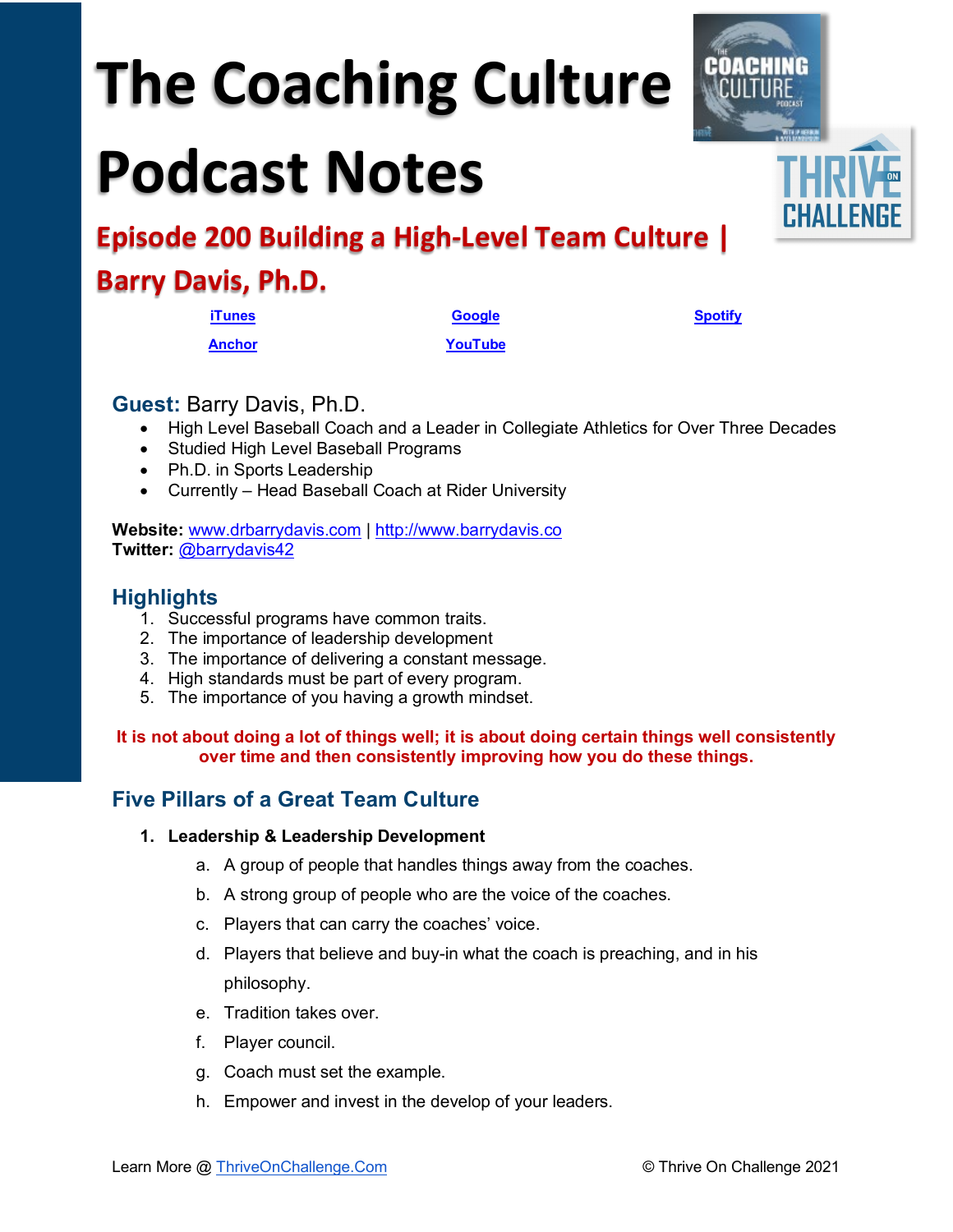

#### **2. Consistency & Consistent Communication**

- a. Consistency
	- Being the same every day.
	- Knowing what to expect.
	- **Players know what the expectations are.**
	- Coaches' reactions to adverse situations are known.
	- **Everything day-to-day is the same.**
- b. Consistent Communication
	- **The staff is promoting and influencing with the same language.**
	- Staff is saying the same things.
	- Reflect on the message given. Was the message clear?

#### **3. High Standards**

- a. Start from the vision.
- b. Standards need to connect with the vision.
- c. Standards are specific.
- d. It is important to be an example for the program and players.
- e. Begin with the end in mind.
- f. Set the standards. For example:
	- How do we act on the bus?
	- How do we practice?
	- How do we treat others?

#### **4. Finding the Right People**

- a. Alignment everyone is working in the same direction.
- b. Without the right people is hard for them to lead, and to be developed as leaders.
- c. Communication becomes more difficult with someone that does not want to buyin to you.
- d. Character counts.

#### **5. Growth Mindset**

- a. It is about listening.
- b. My way is good, but is there a better way?
- c. Open mind.
- d. It comes with failures.
- e. Surround yourself with people that have a growth mindset.